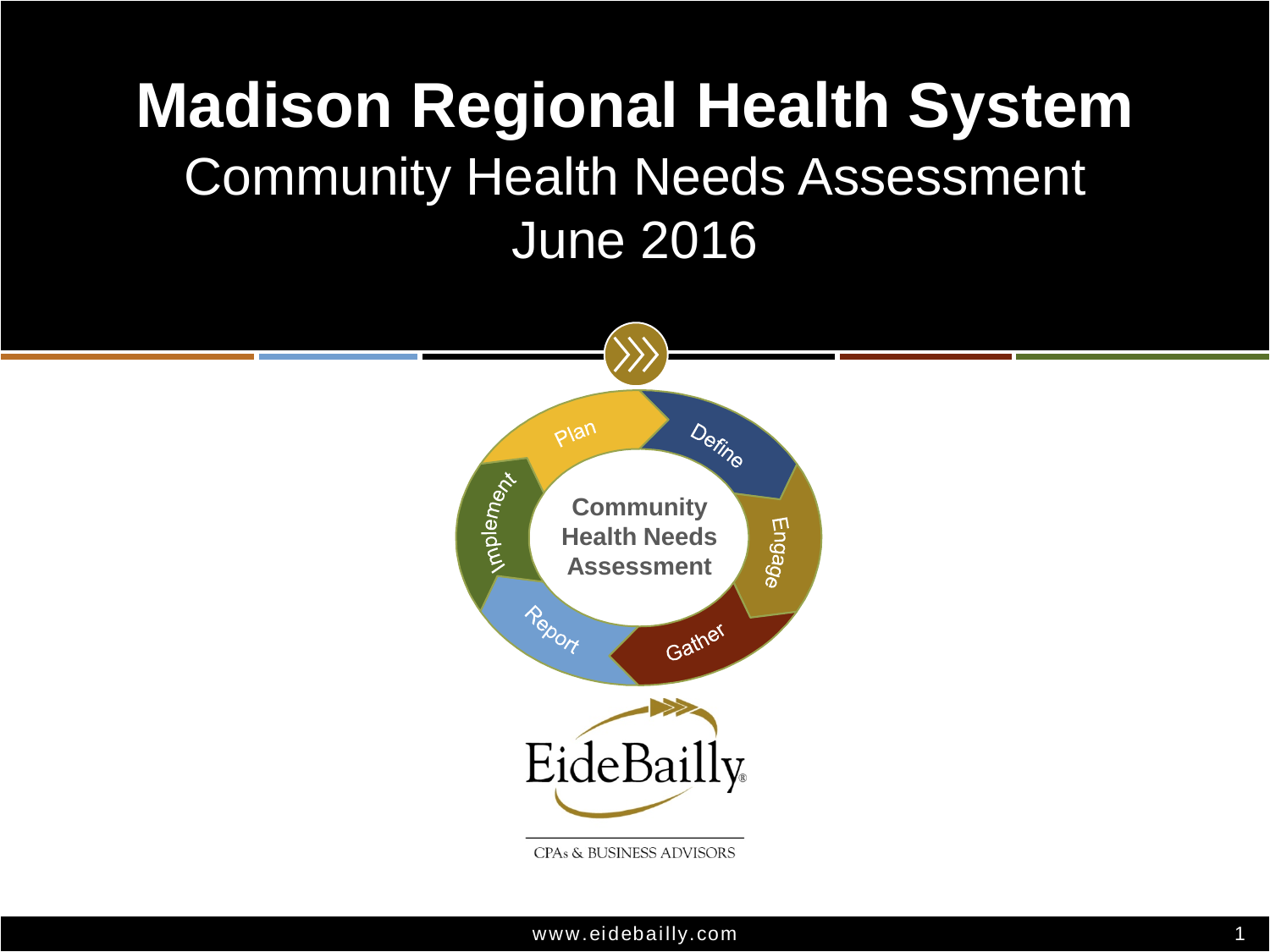



Between April and June 2016, Madison Regional Health System (MRHS) conducted a Community Health Needs Assessment (CHNA) for the approximately 32,000 residents of Lake County and surrounding counties in South Dakota. MRHS is located in the town of Madison and serves the surrounding rural area within Lake, Kingsbury, McCook, Miner and Moody Counties. The CHNA was conducted with assistance from Eide Bailly LLP an accounting and consulting firm specializing in consulting with healthcare organizations.

A CHNA is a tool used to help communities assess their strengths as well as their weaknesses when it comes to the health of the community. It is also the foundation for improving and promoting the health of the community. The process helps to identify factors that affect the health of a population and determine the availability of resources within the community to adequately address these factors and health needs.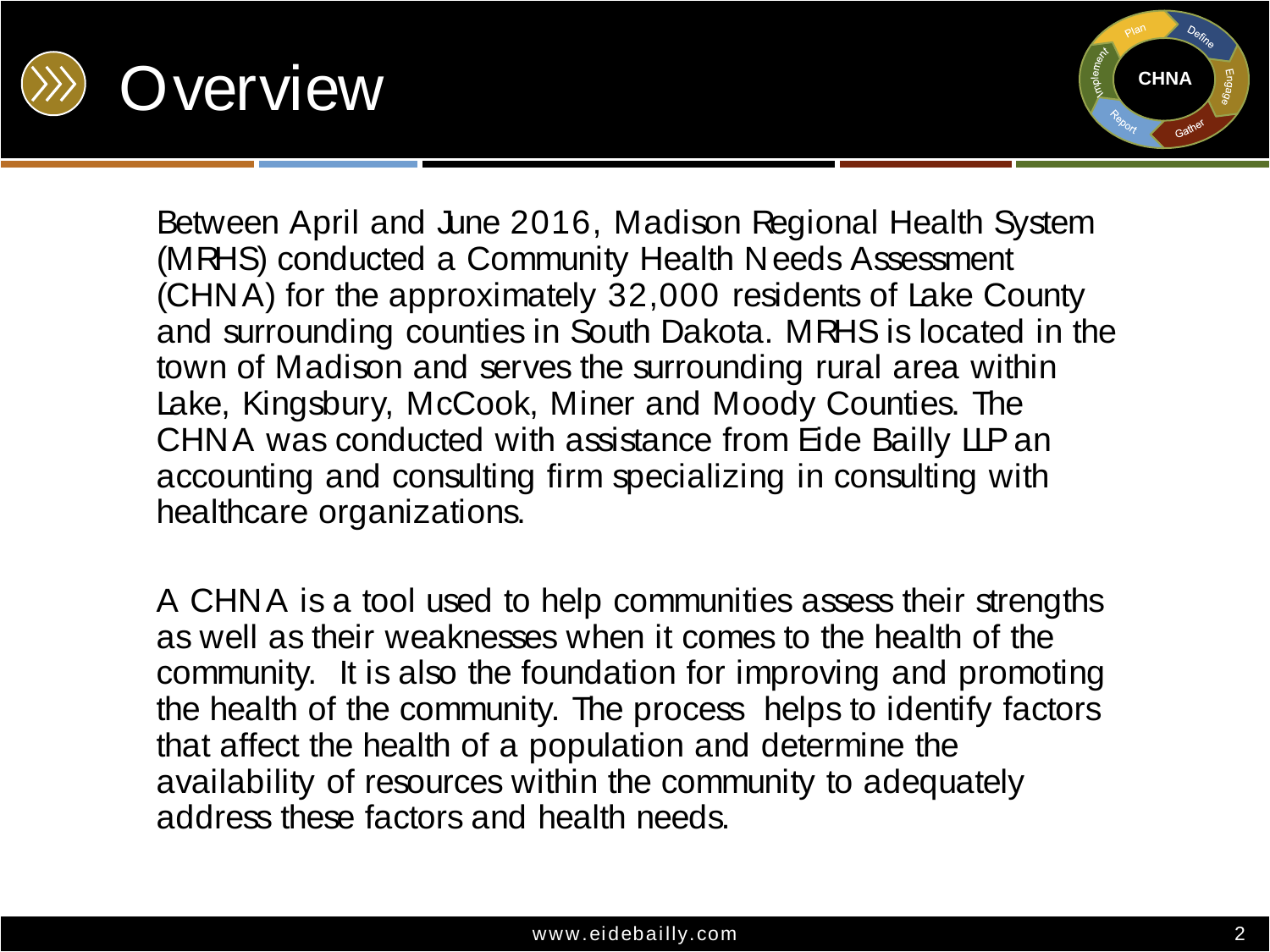



The CHNA process also fulfills the requirements set forth by the Internal Revenue Code 501(r)(3), a statute established within the Patient Protection and Affordable Care Act, which requires not-for-profit hospitals to conduct a CHNA every three years. This report includes qualitative and quantitative information from local, state, and federal sources. Input was received from persons that represented a broad range of interests in the community, persons with public health knowledge and expertise; and persons representing medically underserved and vulnerable populations.

MRHS will create an implementation plan to clarify how it and other community resources will address the needs identified during the CHNA process.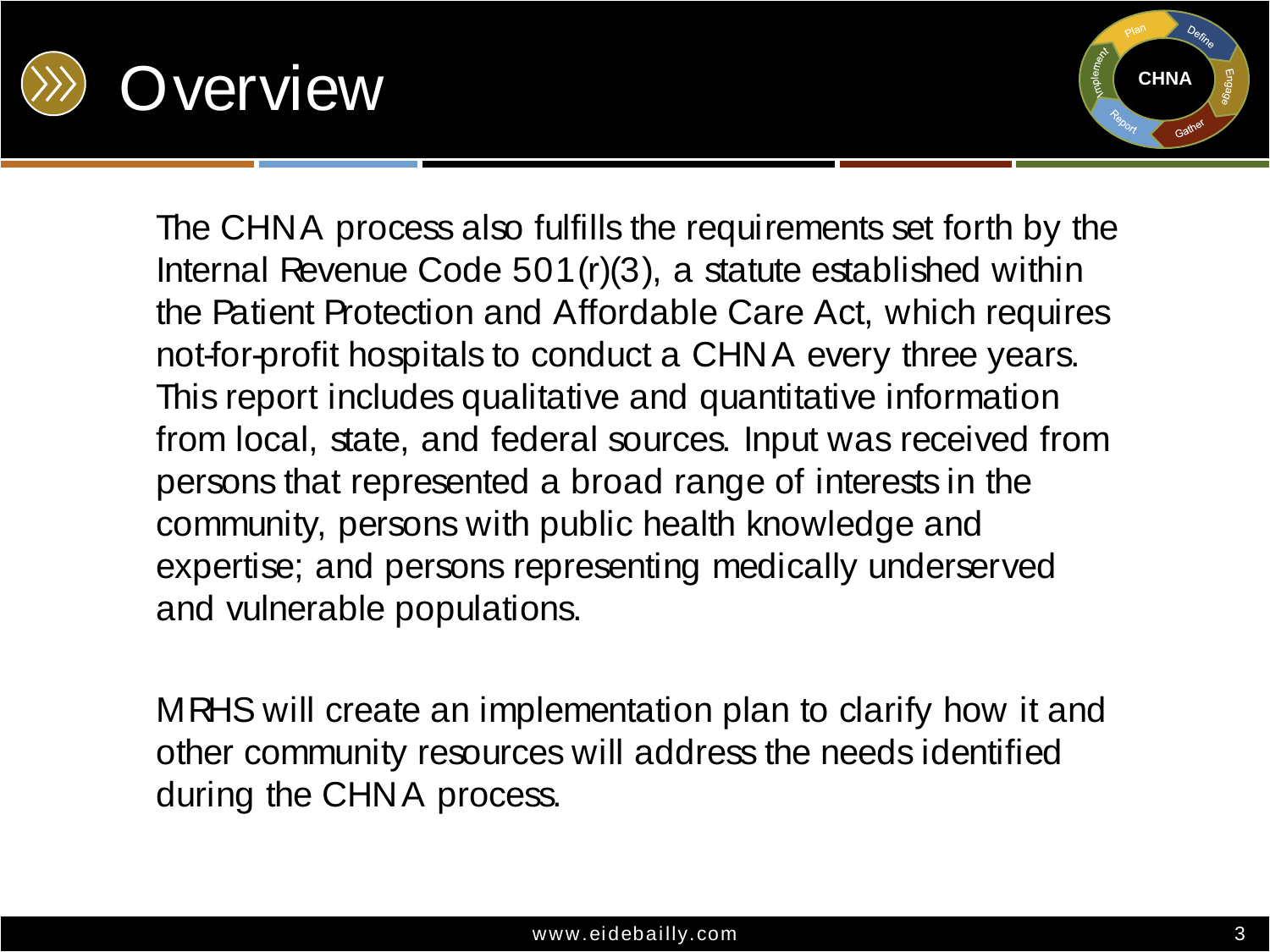



Madison Regional Health System is an 22-bed health care facility that has been serving the medical and health care needs of people living in Madison and the surrounding communities in Eastern South Dakota for over a century.

MRHS and its 200 employees are dedicated to providing costeffective, quality inpatient and outpatient healthcare services.

MRHS is the only hospital in Madison County and provides 24 hour emergency room coverage. The primary communities served by MRHS include Madison, Wentworth, Howard, Chester, Colman, Ramona, Rutland, Nunda, Oldham and Winfred.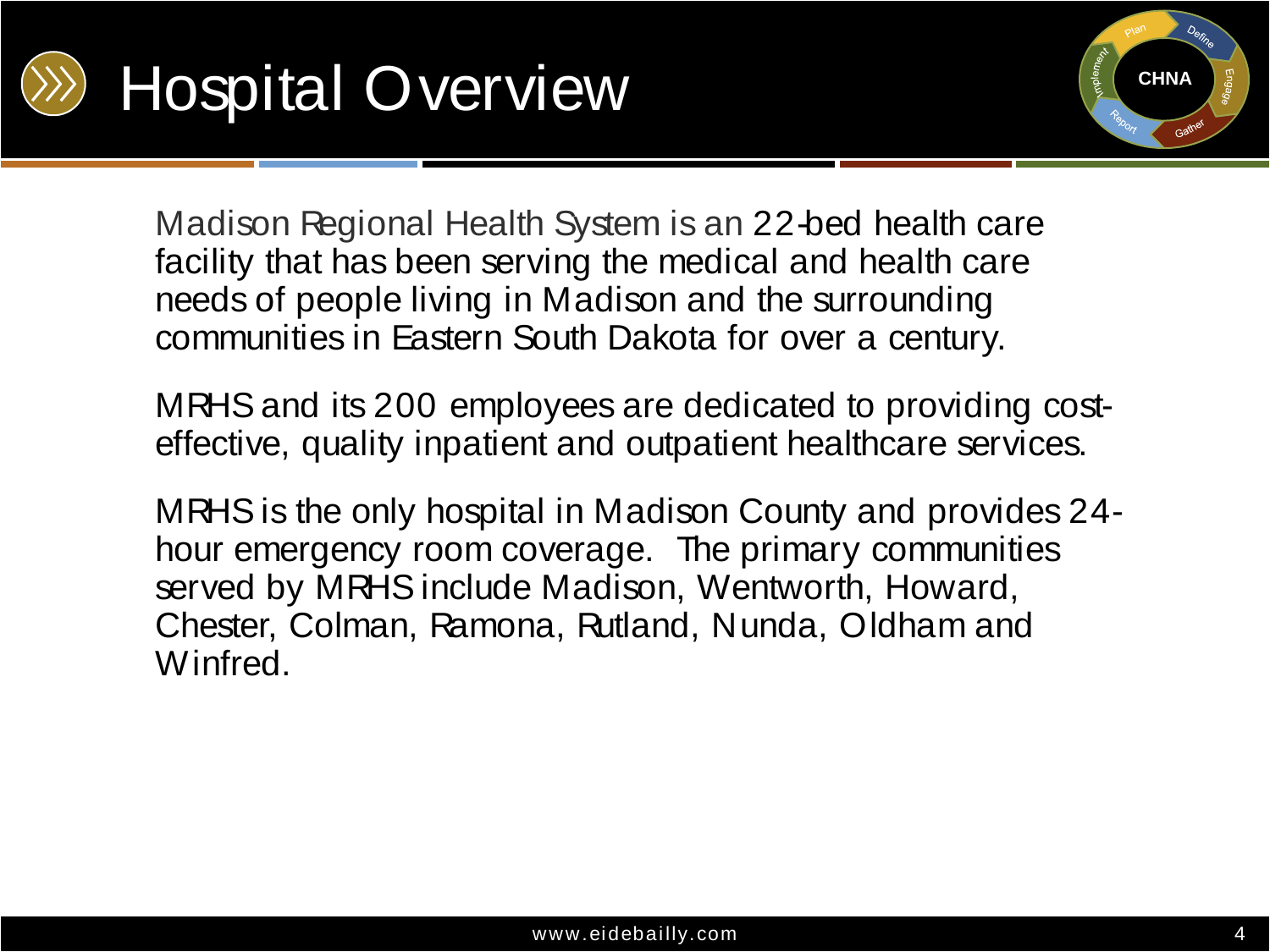



Madison Regional Health System provides the following services:

- Acute Care
- Surgical Services
- Clinical Services
- Obstetrical Services
- Specialty clinics
- Urgent Care
- Emergency Services
- Intensive Care
- Radiology
- Nuclear Imaging
- Laboratory
- Respiratory Therapy
- Cardiac Rehabilitation
- Rehabilitation Services
- Occupational Health
- Nutritional Services
- Home Care
- Hospice
- Swing Bed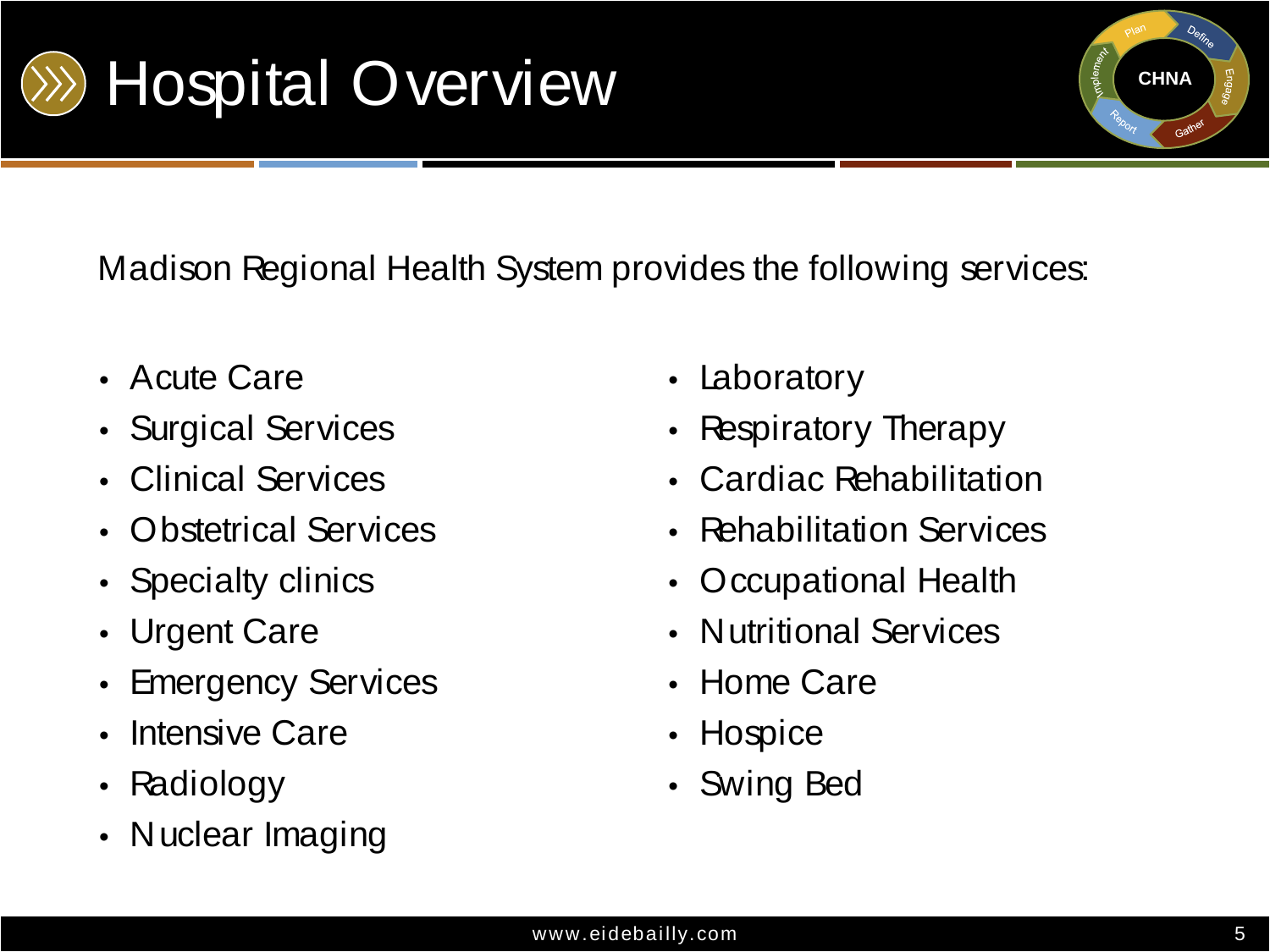



The Community Served was defined as Lake County with parts of Kingsbury, McCook, Miner and Moody counties. 95% of the hospital's inpatient discharges come from these counties with 84% coming from Lake County.

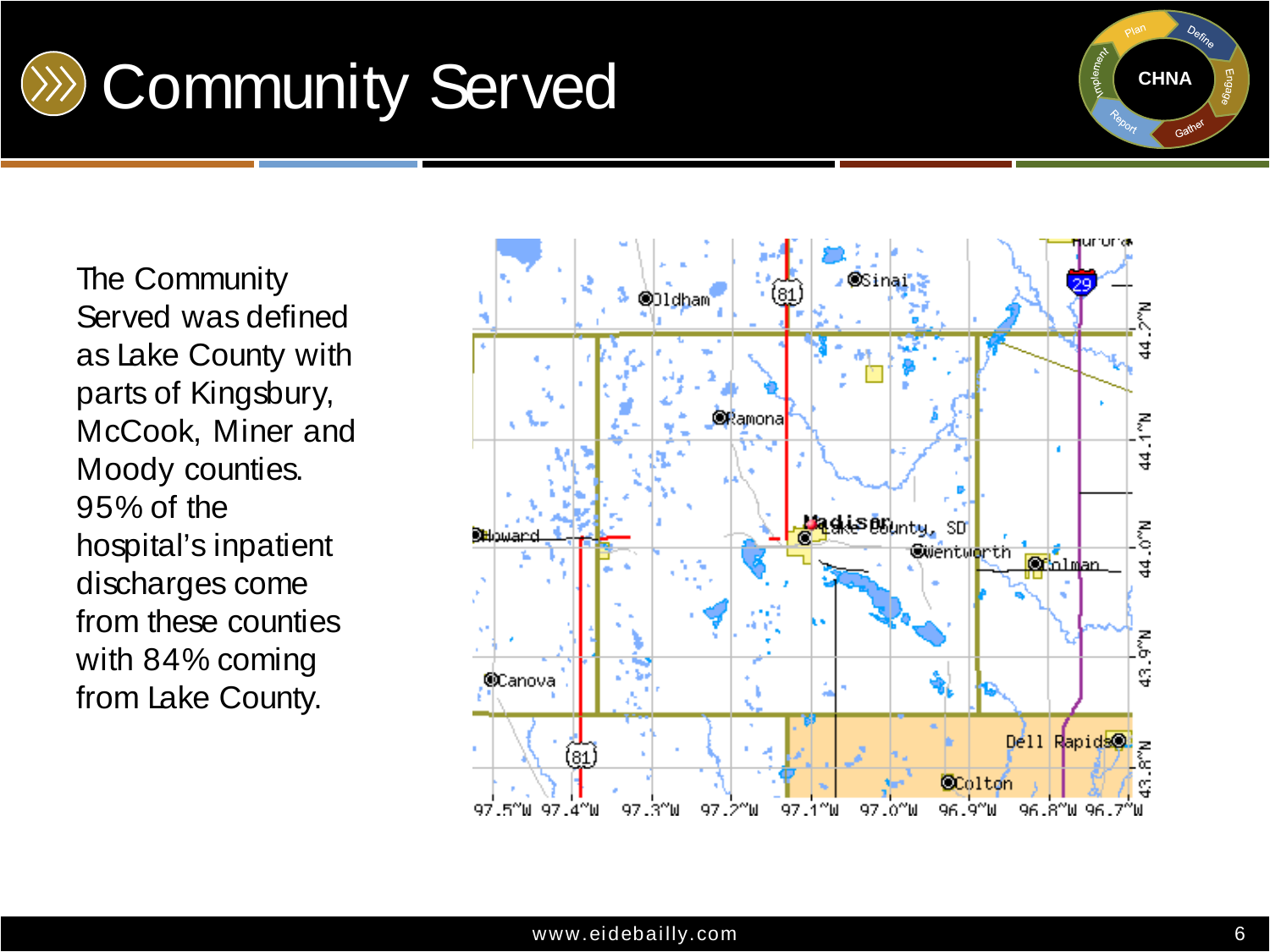



The primary industries in the community served include agriculture and health and social services.

As of the 2010 census, there were close to 32,000 people in the service area with an average population density of 10.4 residents per square mile. The area is estimated to experience an overall increase in total population between 2000 and 2015. Lake County has an estimated increase of 12.7% with the other counties show decreases in the range of -.9% to -6.4%.

The racial makeup of the service area is predominantly white (ranging from 81.5%-97.9%) with American Indian (.2%-14%) and Hispanic populations (2.1%-3.7%) making up the majority of the population.

*www.census.gov/quickfacts*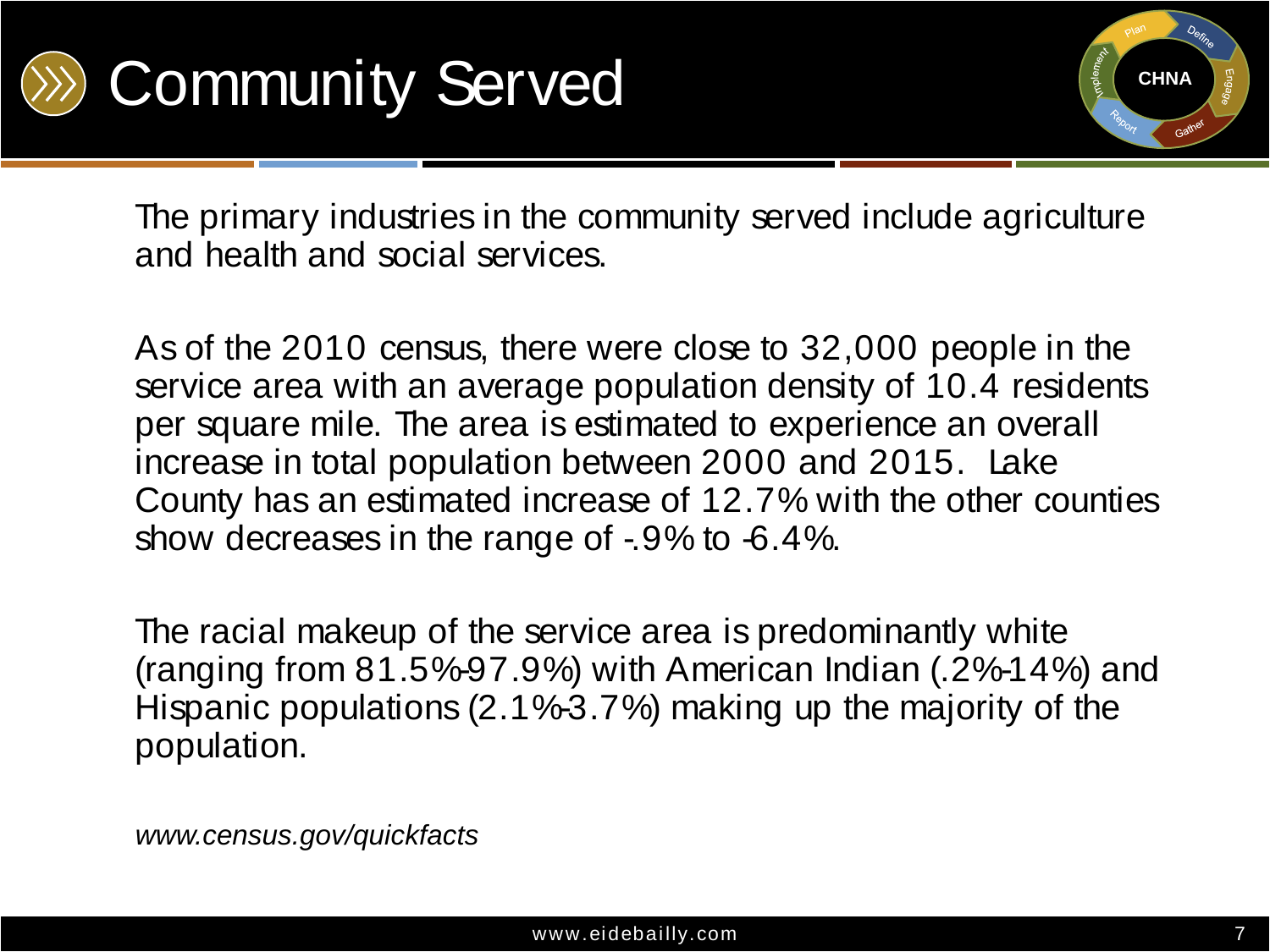



The median household income in the service area ranges from \$48,241 to \$56,603. The per capita income ranges from \$26,995 to \$31,017.

Approximately 5.0%-9.7% of all families and 7.9%-14.4% of the population had incomes below the poverty line, of which 7.2%-21.1% of those were families with children under age 18 and 6.1%-12.1% were those age 65 and over.

The unemployment rate is estimated to be 2.1%-4.4% of the 65.2%-70.9% of the population age 16 years and over who are in the labor force.

*U.S. Census Bureau, 2010-2014 American Community Survey 5-Year Estimates*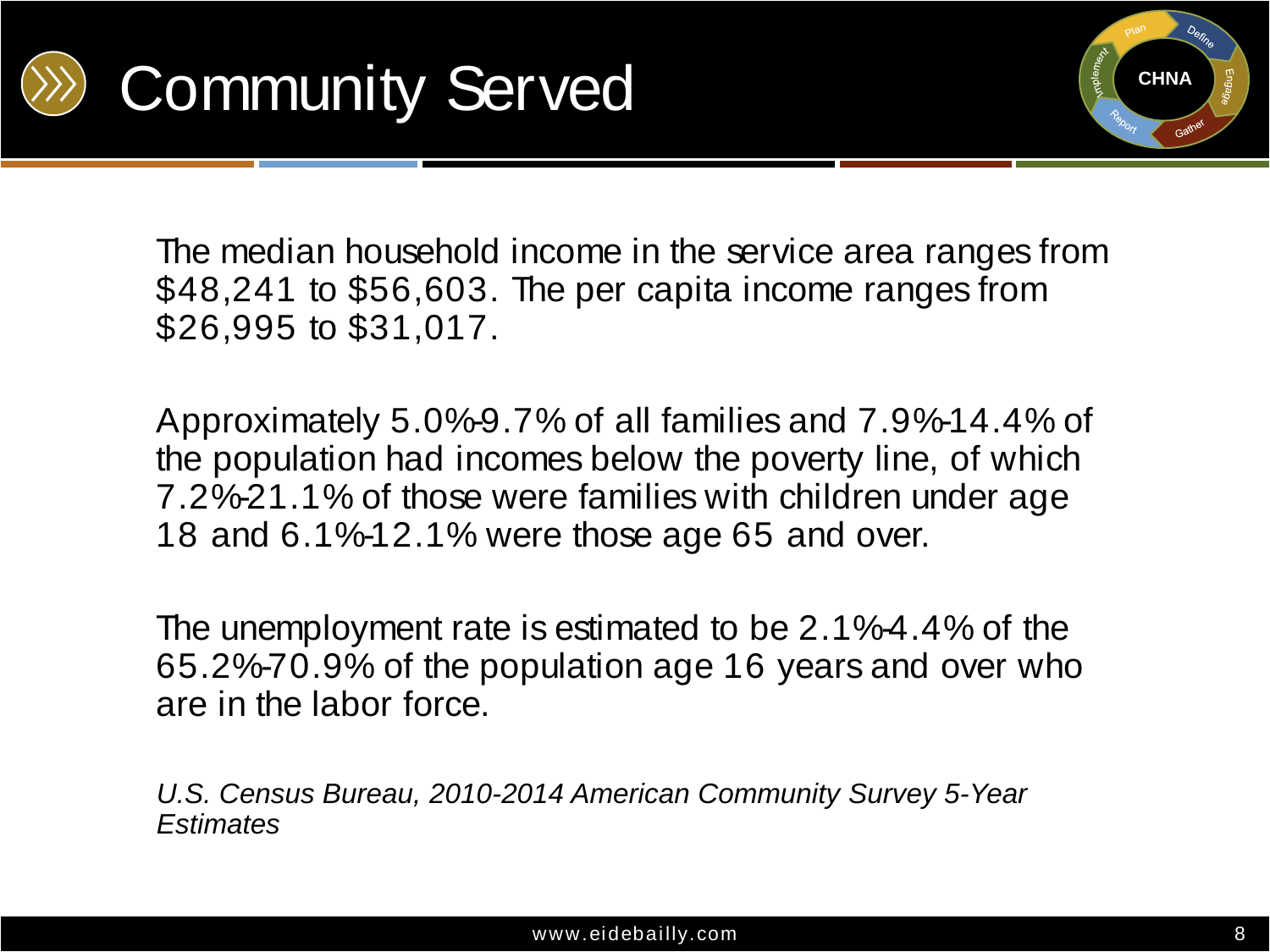

# Conducting the Assessment



To ensure input from persons with broad knowledge of the community, a Community Advisory Committee was organized with individuals from the community served. Personal invitations were sent to individuals representing various community, business, educational and religious groups. Representatives from the local health care provider and the community health department were included to bring in additional professional perspective.

The individuals identified to participate in the process have direct access with individuals across all subsections of the community and therefore can address needs that may impact those populations that are medically underserved or most in need. There were no specially identified underserved populations other than those living in poverty and those without medical insurance.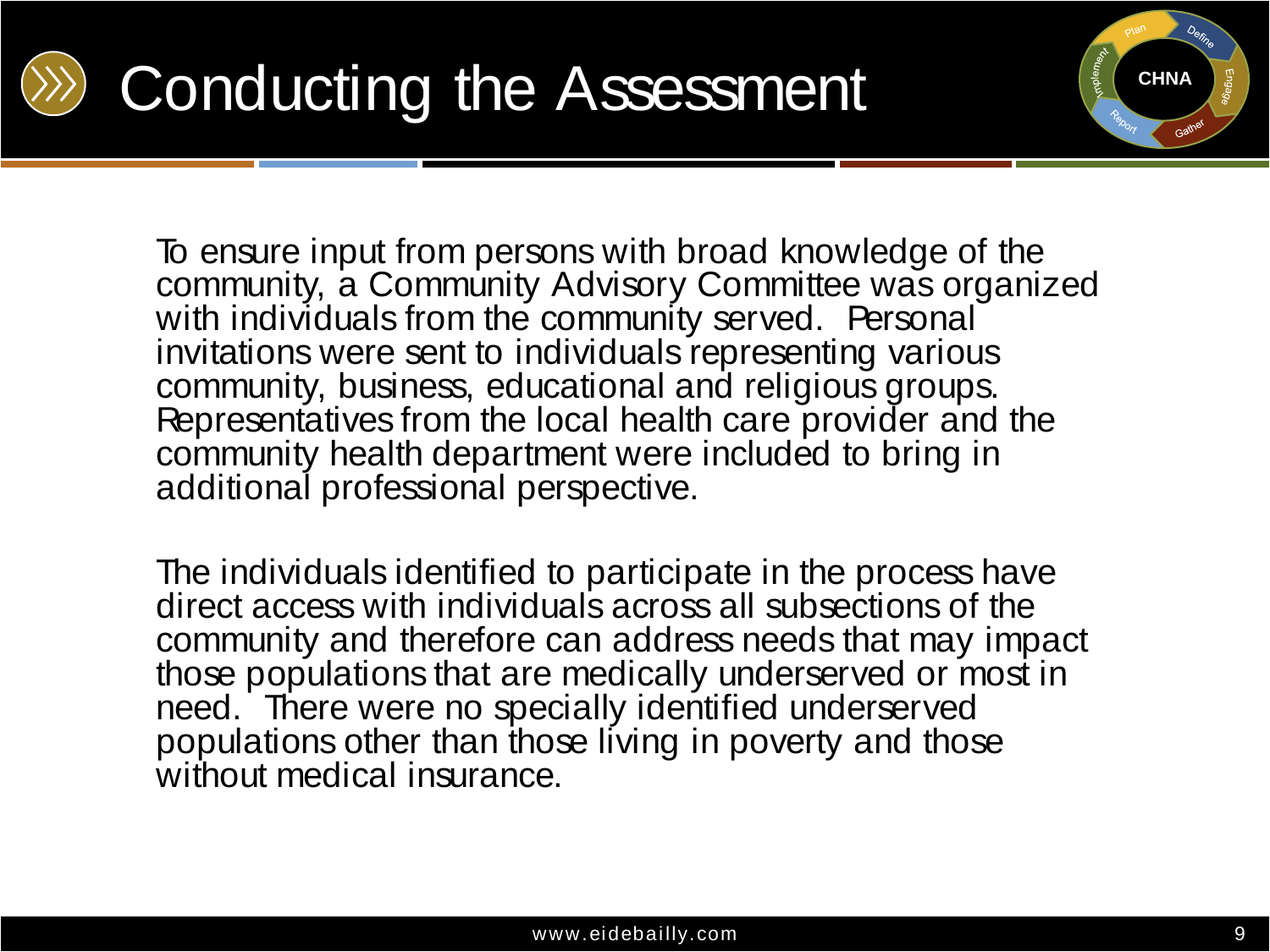

Community participants represented the following community organizations:

- Madison Regional Health **System** 
	- Employees
	- Physicians
	- Board of Directors
- Lewis Drug Pharmacy
- Madison Chiropractor
- SD Department of Labor and **Regulations**
- ECCO, Inc.—Local Business
- Horizon Health-Federal Clinic
- Community Counseling **Services**
- Madison Chamber of Commerce
- Falcon Plastics-Local Business
- Lake Area Development **Corporation**
- Dakota State University
- SDDOH/ Lake County Community Health
- Madison Central School **District**
- State Senator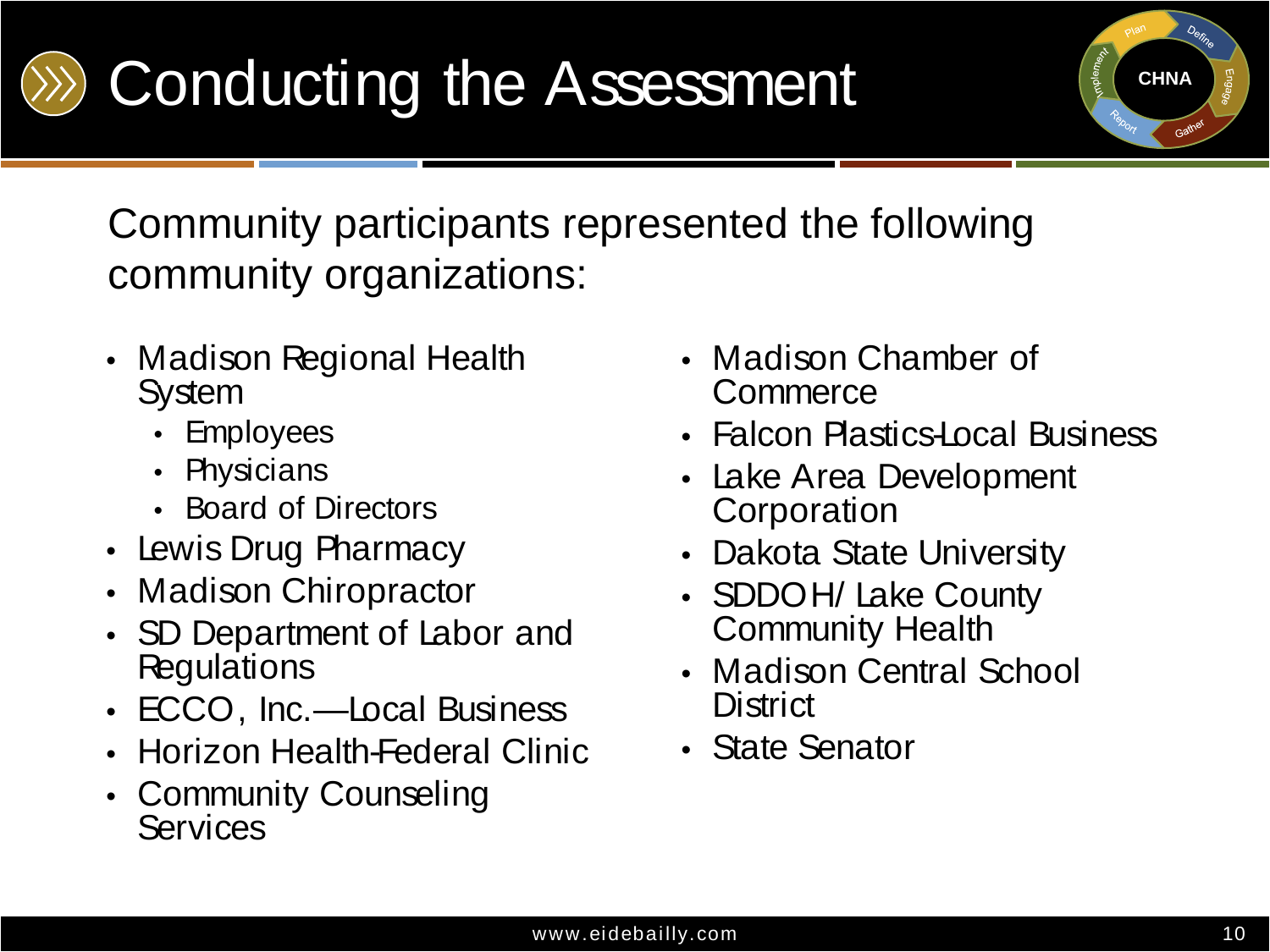



A meeting with the Community Advisory Committee was held on May 25, 2016. The committee reviewed national and state health care trends and rankings available from 2016 County Health Rankings & Roadmaps

(http:/ / www.countyhealthrankings.org). The review included analysis of health trends and comparisons between the counties in the service area, South Dakota and the United States.

The County Health Rankings provides a snapshot of a community's health and a starting point for investigating and focusing on the health of the community. The ranking focuses on Health Factors (Behaviors, Clinical Care, and Social and Economic Factors) and Policies and Programs that result in Health Outcomes (Length and Quality of Life).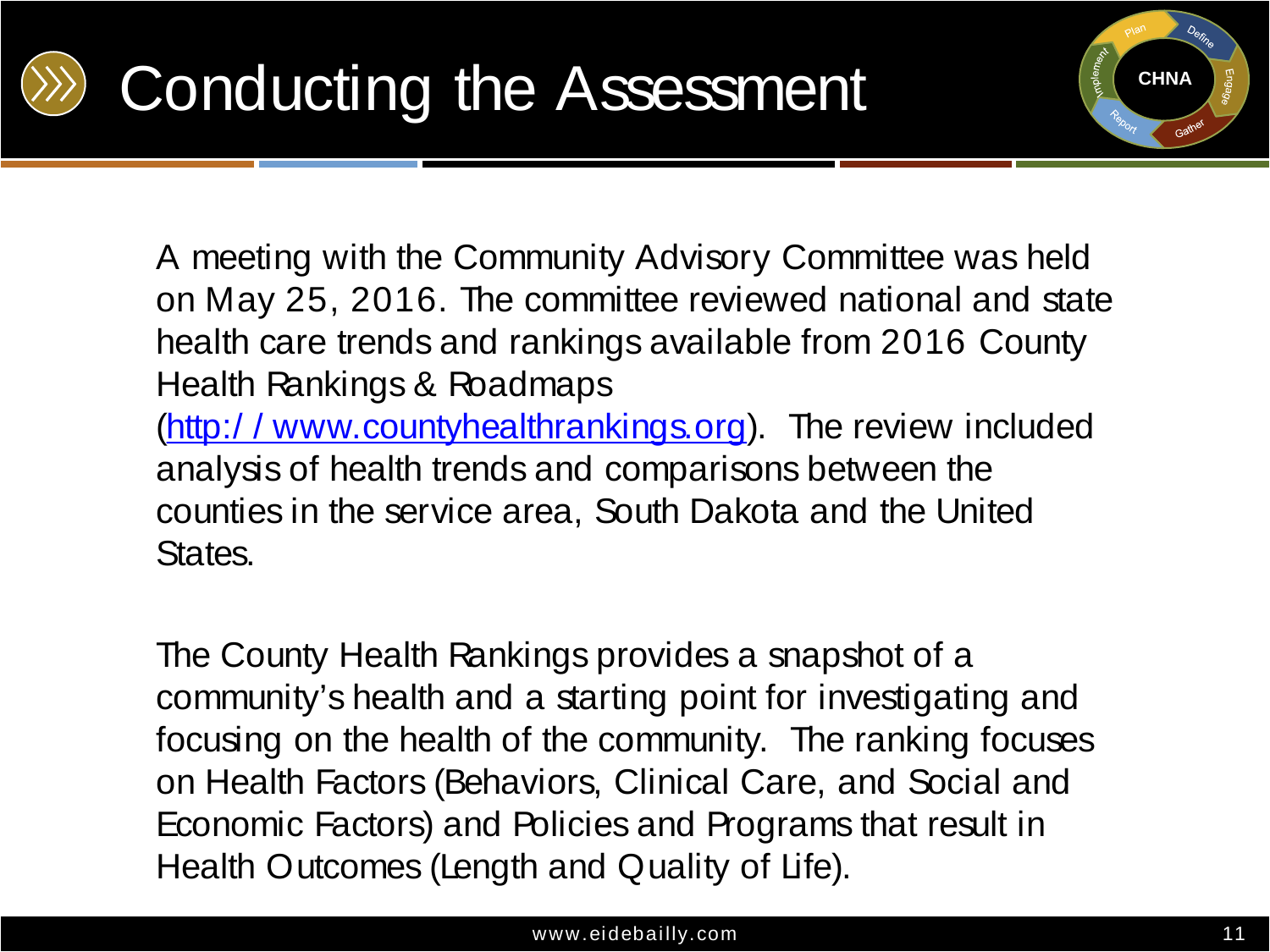



Based on the information provided, the defined community showed areas of strength in the following rankings:

- Alcohol impaired deaths
- Teen births
- Percentage of uninsured population
- College Education
- Unemployment rates
- Number of children living in poverty
- Number of children in single-parent households
- Number of violent crimes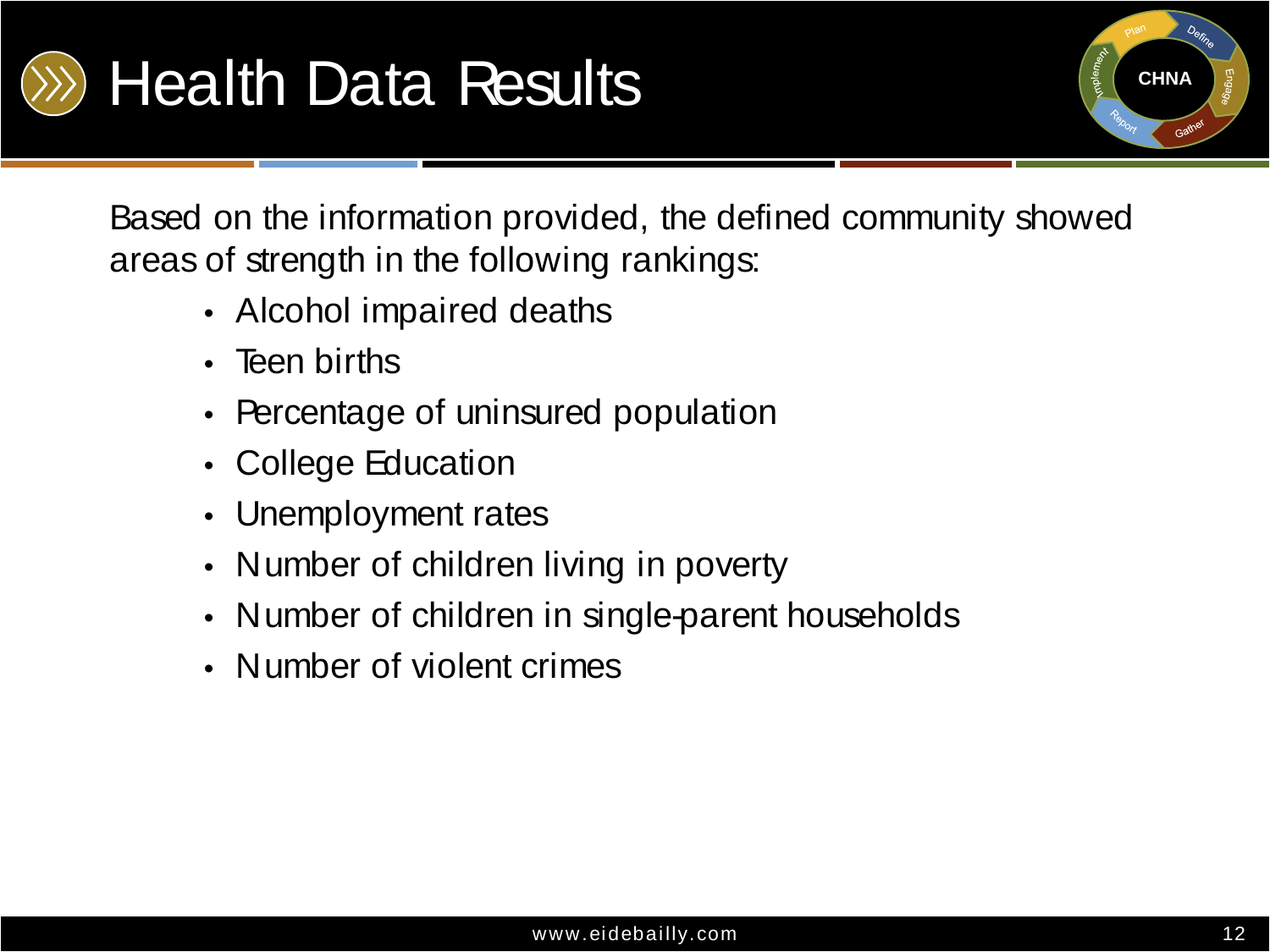



Based on the information provided, the defined community showed areas to explore in the following areas:

- Adult Smoking
- Adult obesity
- Access to exercise opportunities (1 county)
- Number of primary care physicians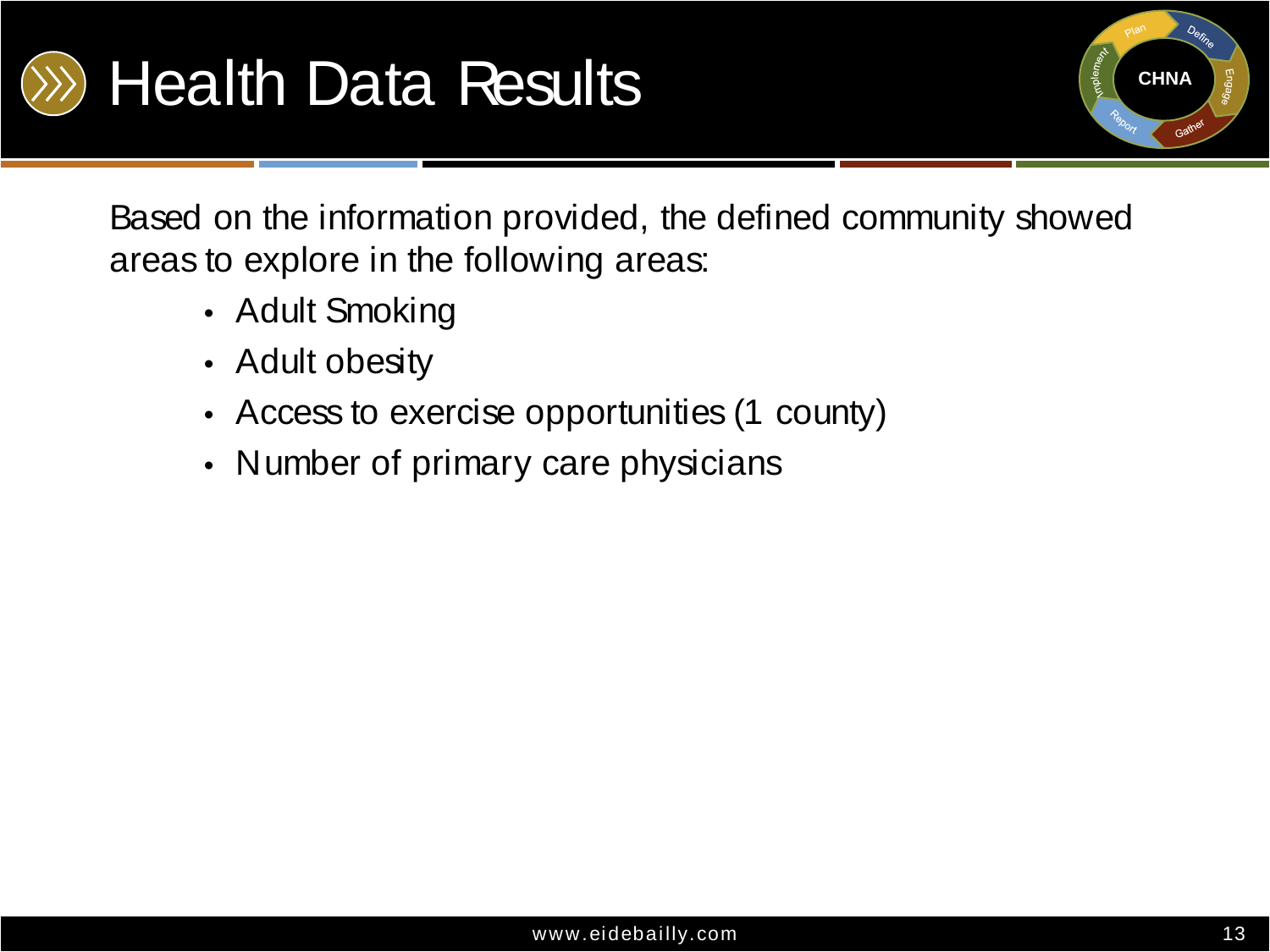



The committee also reviewed data on the leading causes of death for the past four years for each of the counties in the service area.

|                                             | Lake | Kingsbury | McCook | <b>Miner</b>   | Moody | South<br>Dakota |
|---------------------------------------------|------|-----------|--------|----------------|-------|-----------------|
| <b>Heart Disease</b>                        | 123  | 97        | 99     | 44             | 66    | 8,190           |
| Cancer                                      | 132  | 74        | 86     | 35             | 70    | 8,183           |
| <b>Chronic Lower Respiratory</b><br>Disease | 37   | 16        | 13     | <b>10</b>      |       | 2,268           |
| <b>Alzheimer's Disease</b>                  | 47   | 19        | 36     | 21             | 31    | 2,139           |
| Cerebrovascular Diseases                    | 47   | 22        | 28     | 13             | 16    | 2,116           |
| Accidents                                   | 23   | 20        | 15     | $\overline{7}$ | 15    | 2,110           |

South Dakota Department of Health, Office of Health Statistics, 2010-2014 data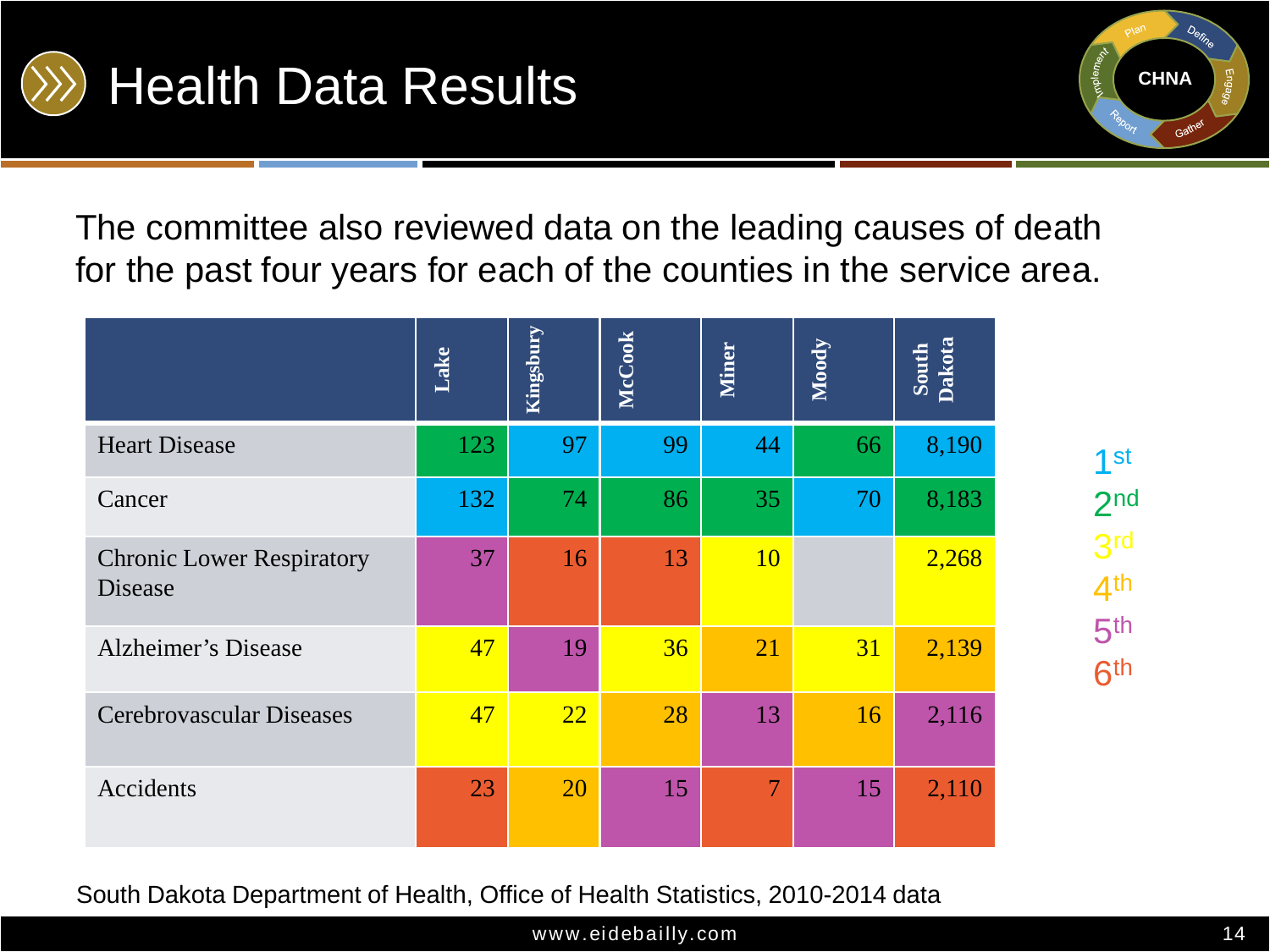

# Conducting the Assessment



In order to gather feedback from individuals not participating in the Community Advisory Committee, a survey tool was developed to address general questions related to the health of the community. The survey was distributed by the hospital and by members of the Community Advisory Committee to others in the community and returned for independent review and analysis prior to the May  $25<sup>th</sup>$  meeting of the Advisory Committee.

- The survey was distributed to the local community groups, hospital board members, employees and other key community members
- 289 surveys were completed by members of the community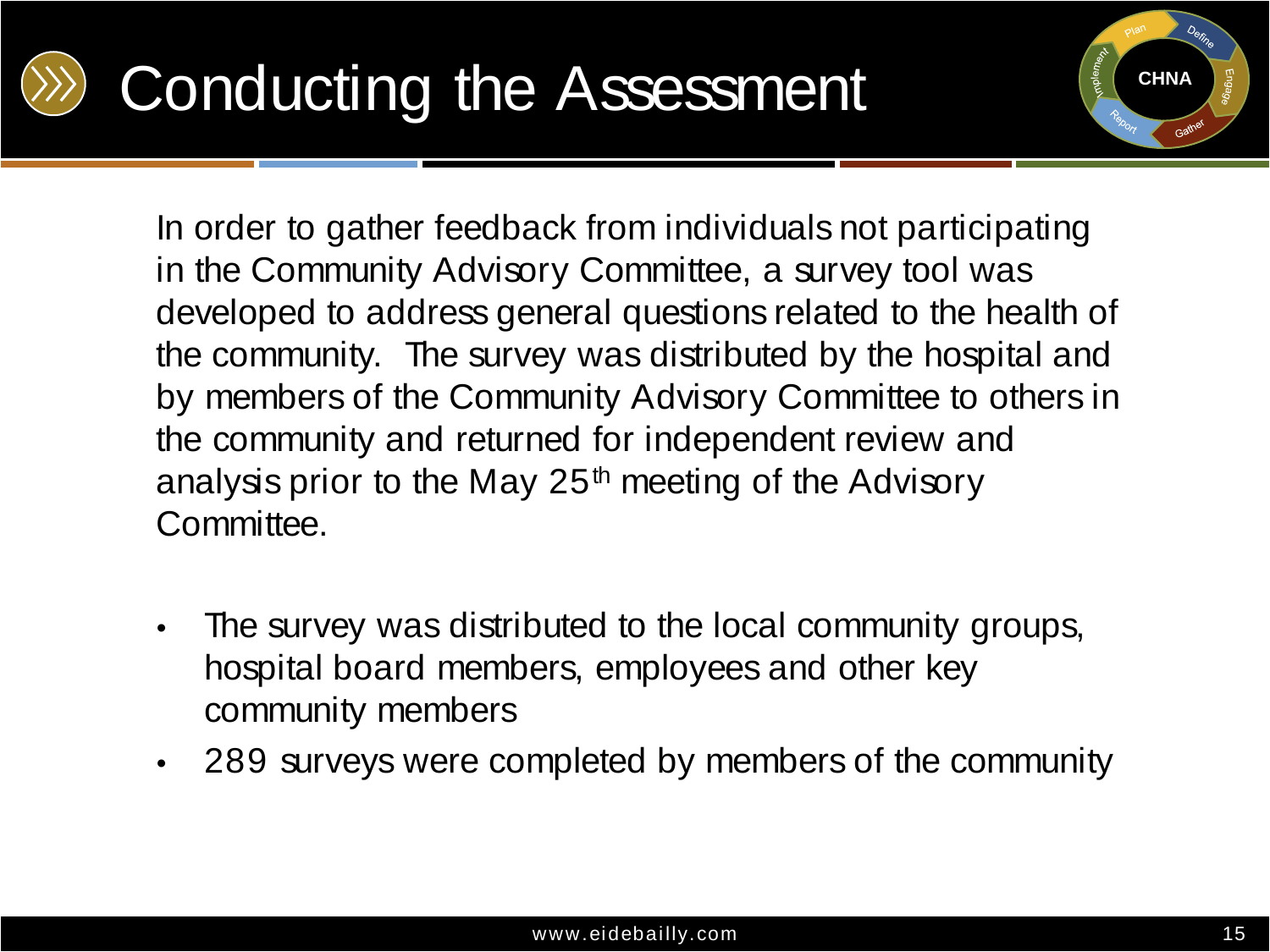

### Overall Perception of Healthcare



**CHNA**

mplement

Define

Gather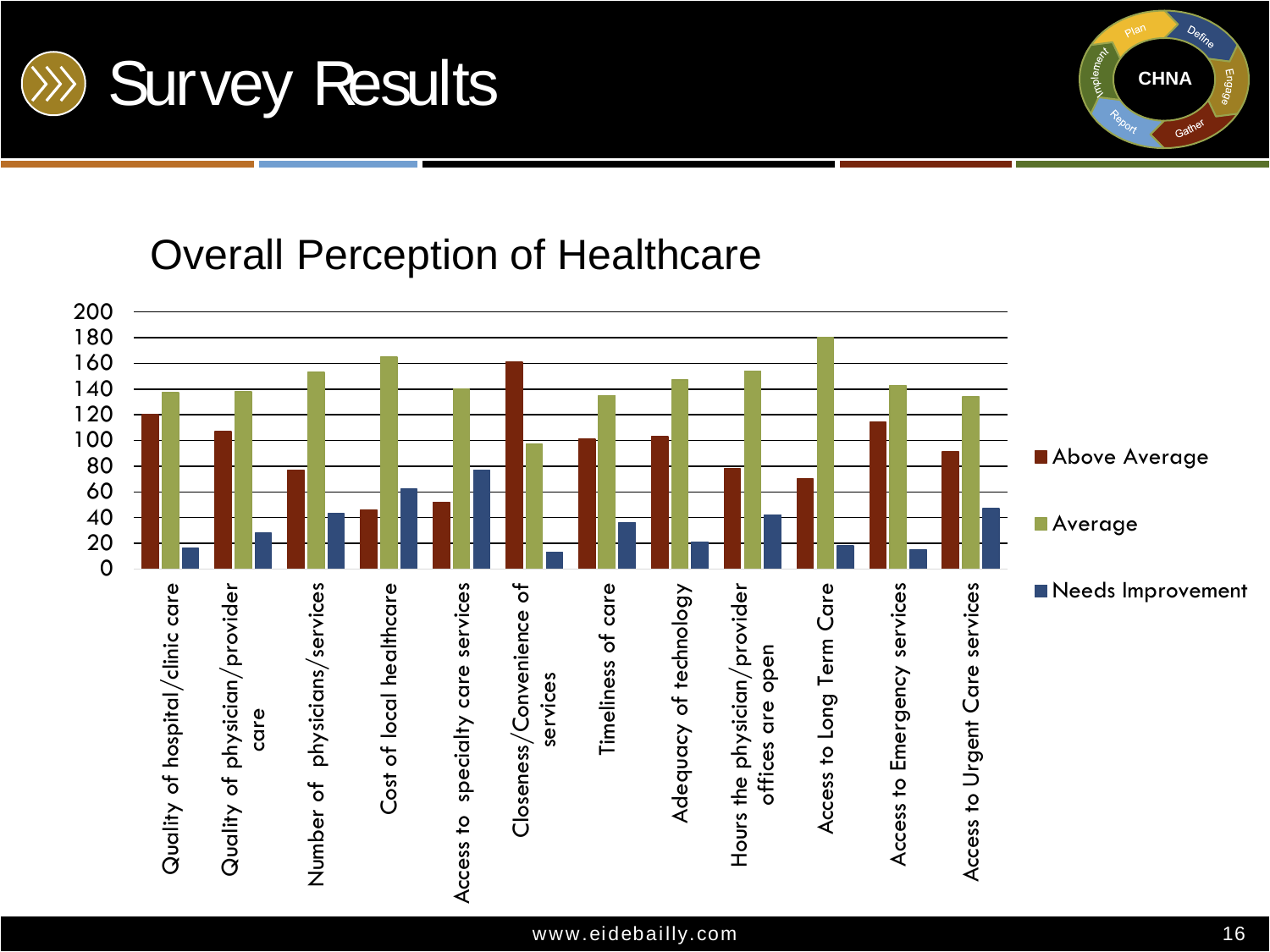

#### Overall Health Issues



**CHNA**

mplement

Define

Gather

Engage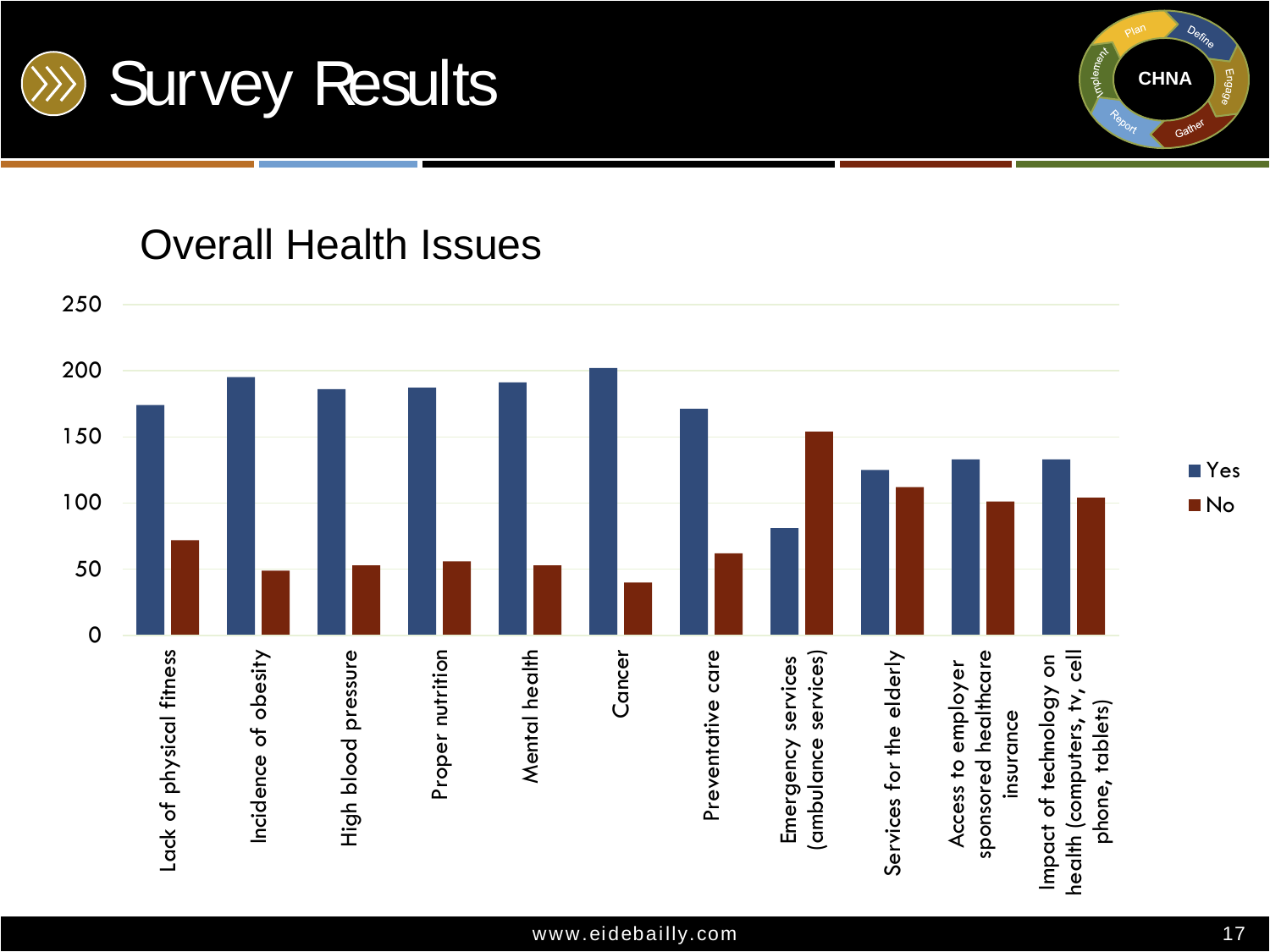

- Changes in Healthcare Needed
	- More Urgent Care access
	- More physicians
	- Specialty Services
		- Pediatric
		- Cancer Care
		- Dermatology
		- Women's Health
		- OB/ Gyn
		- Surgery
	- Access to care/ timeliness of results
	- Cost of healthcare

**CHNA**

Gathe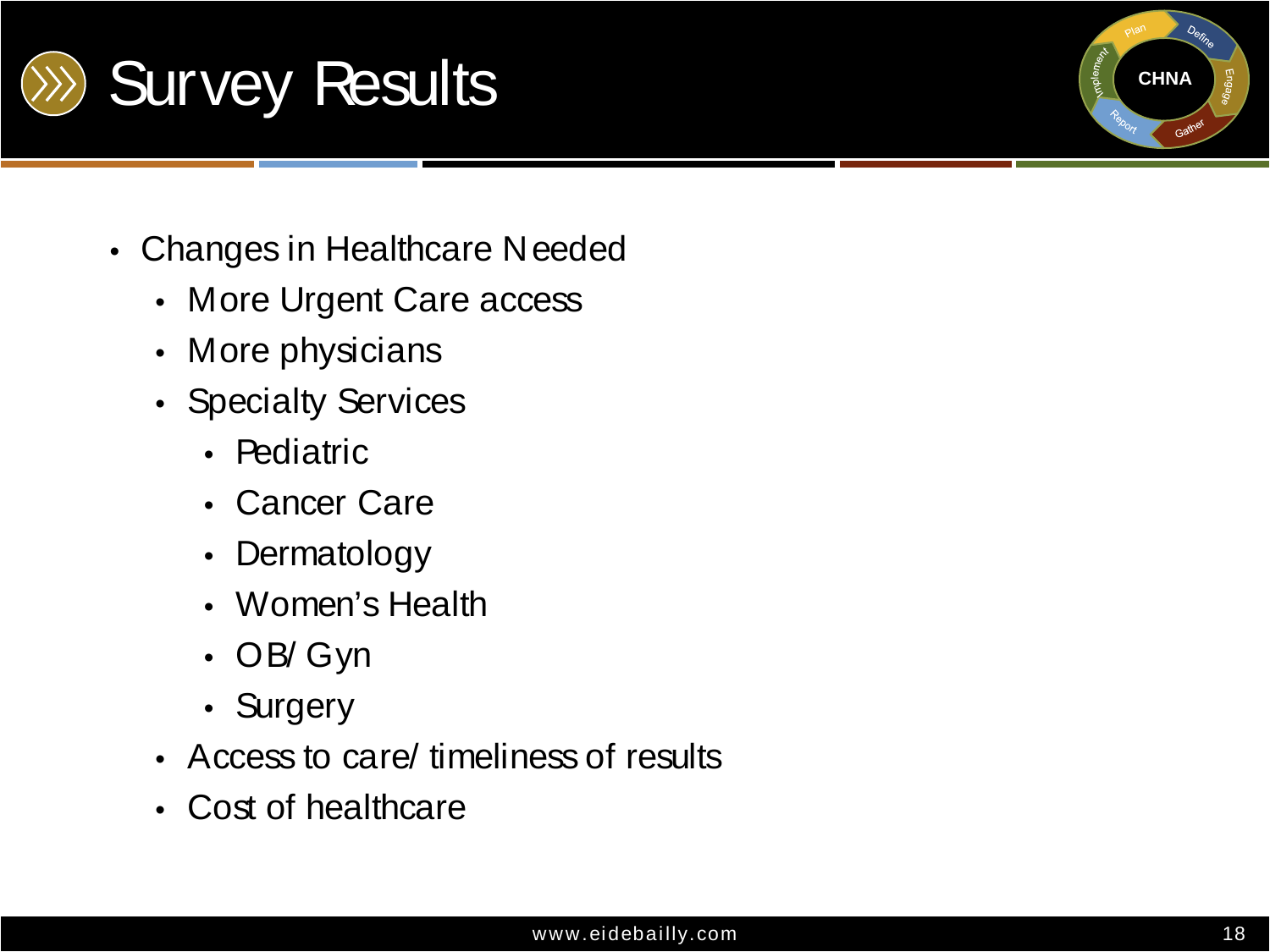

### Changes in Healthcare Needed

- Changes in Healthcare Needed
	- Mental Health Options
	- Elderly/ Memory Care
	- Preventative health education
	- Online access to health records
	- Transportation for appointments
	- Natural care/ midwifery

**CHNA**

Gathe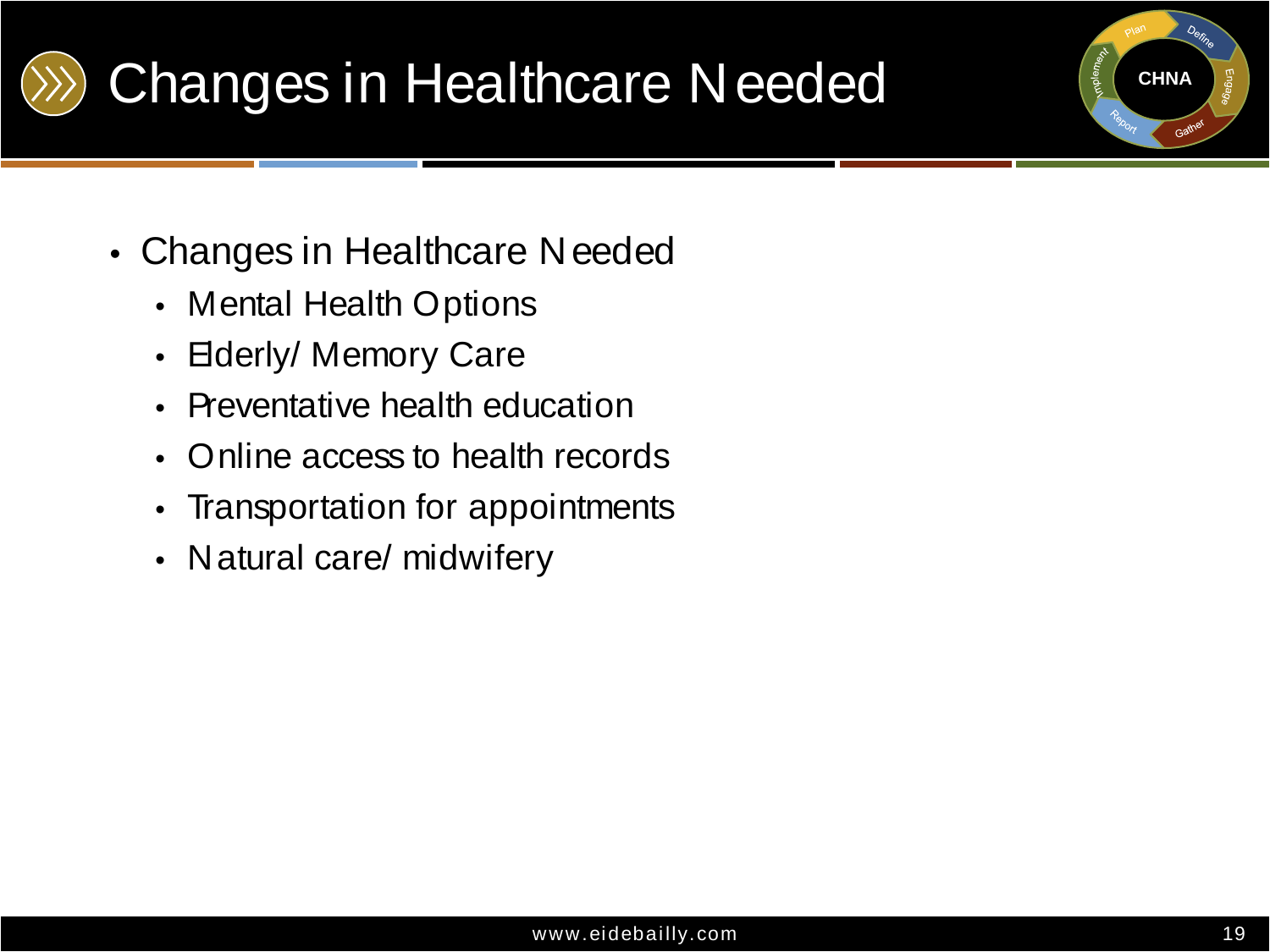

# Conducting the Assessment



The Community Advisory Committee reviewed the health data and the survey results and compared the information to their personal experience working with the community, especially vulnerable populations.

Based on the information gathered, a list of seven potential community needs was developed. There were no primary or chronic diseases or other specific health needs identified related to low income or chronically ill populations.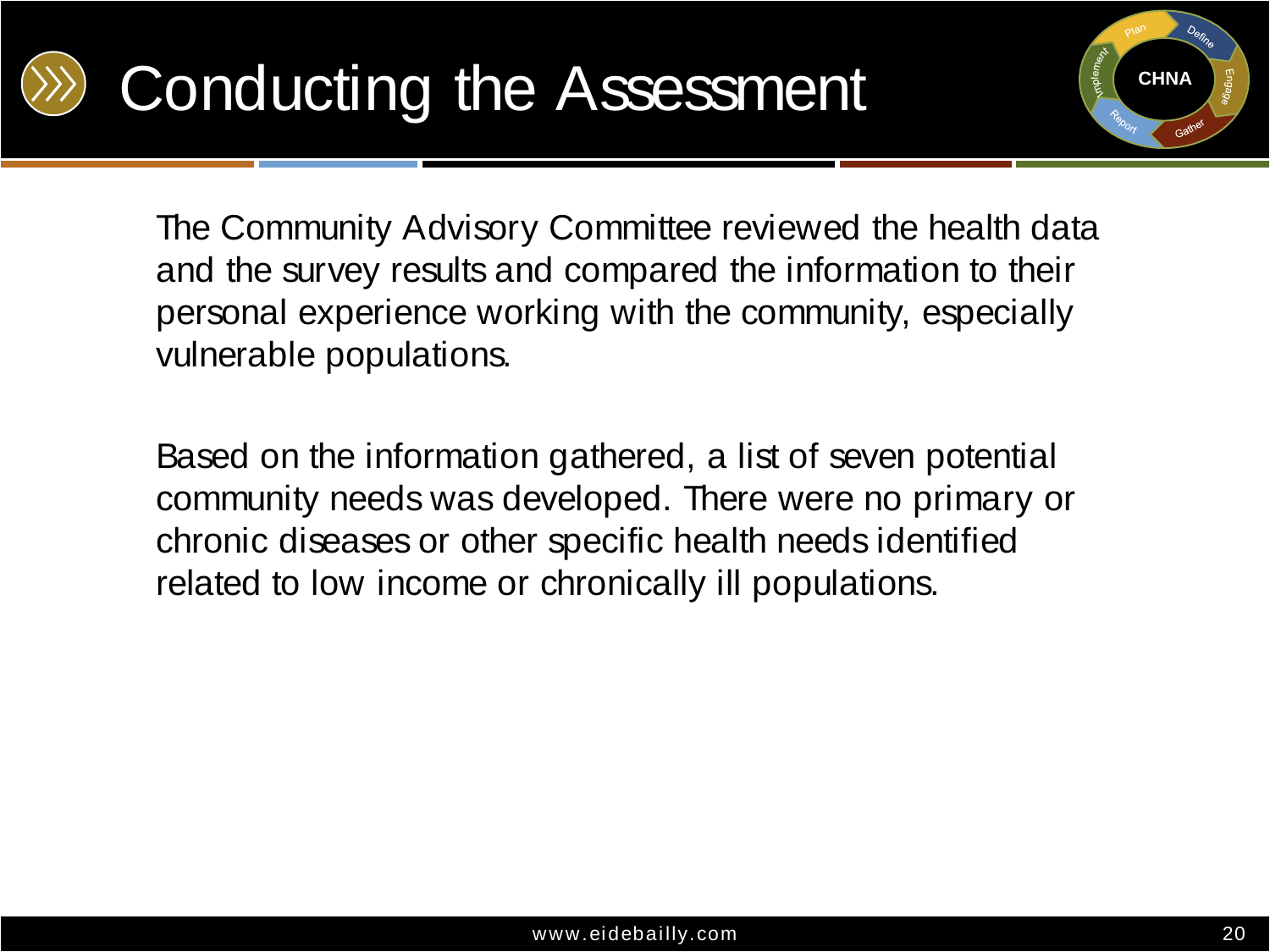

The Community Advisory Committee members use a set of criteria to evaluate the list of potential needs identified through the fact finding process. The criteria included:

- a. Potential to Impact Community Health
- b. Cost to the Community
- c. Community Urgency

The Community Advisory Committee discussed each of the identified health issues in terms of whether it truly was an issue, the potential health improvement impact, cost and urgency. This process involved casual group discussion allowing individuals to make decisions with input from their fellow committee members.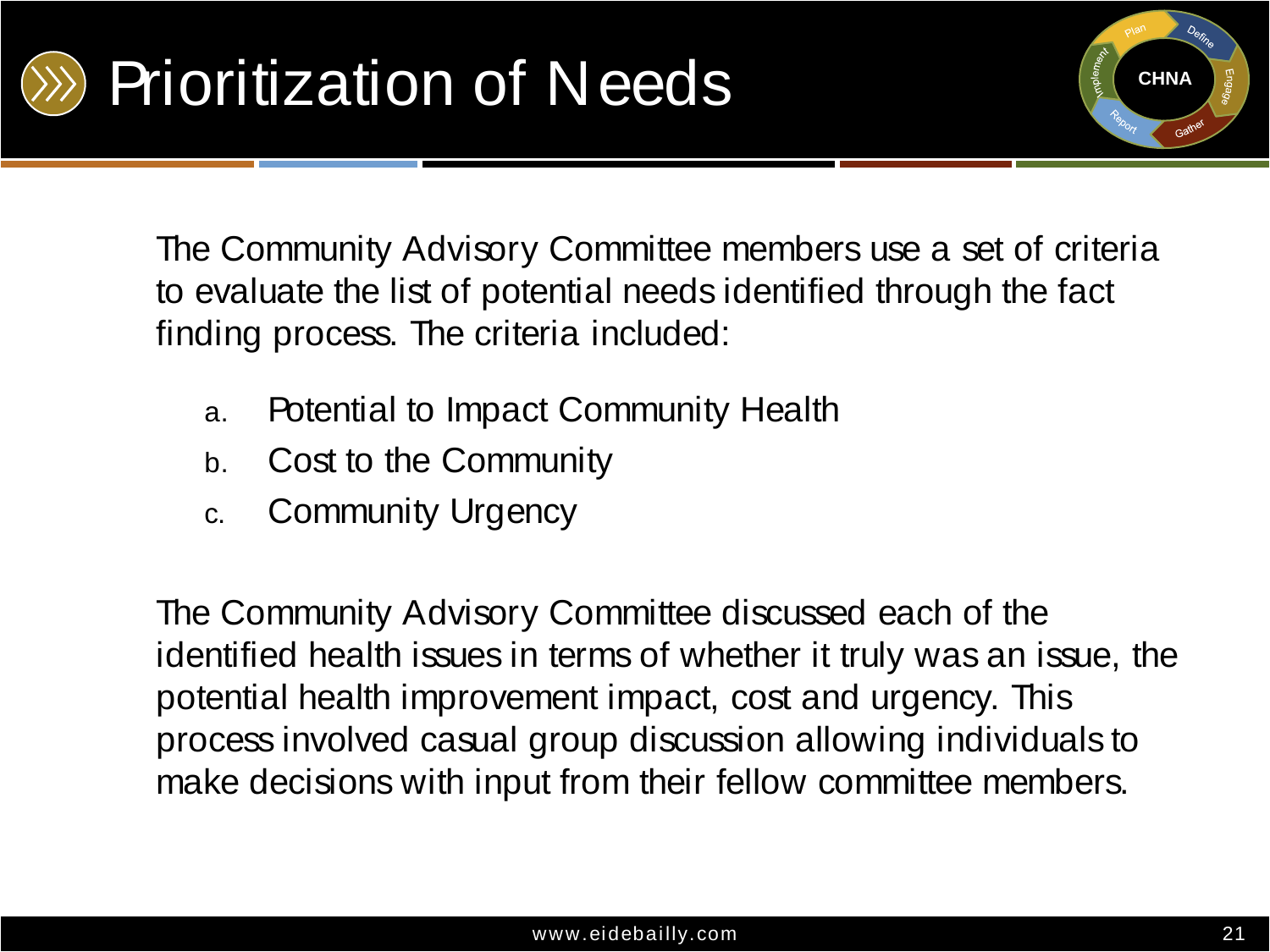



Each committee member voted for the top five issues they felt were the highest priority. The prioritization process identified five priority issues for the community, presented in rank order:

- Education on health issues
	- Communication of services available in the community
	- Information of topics impacting overall health
- **Expansion of Urgent Care services**
- Behavioral/ Mental Health issues
- Increased Specialty services
- Transportation for medical services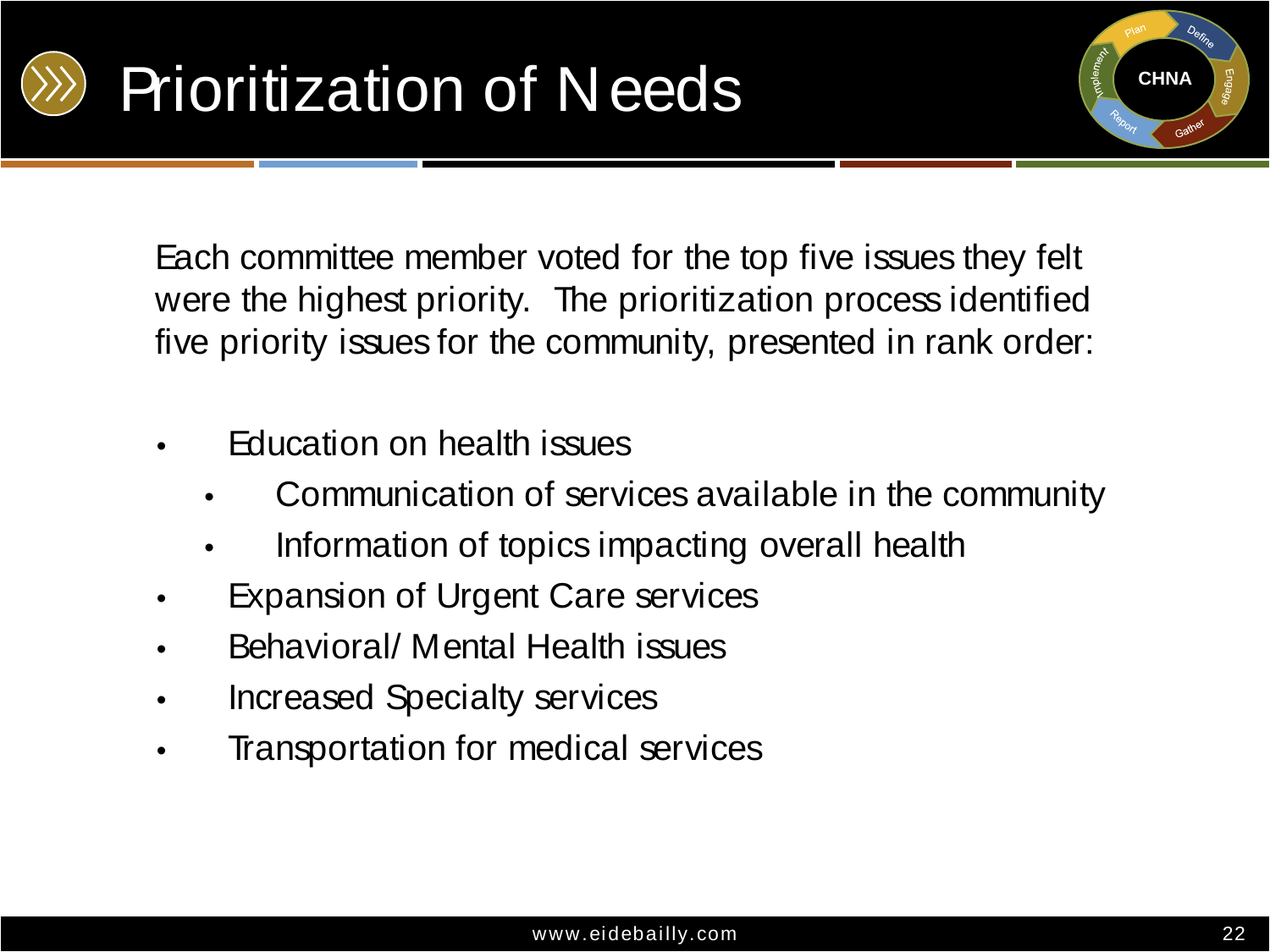



Other resources in the community that may be available to work in collaboration with Madison Regional Health System to address the needs identified include:

- School Districts
- Lake County Community **Health**
- Dakota State University
- Community Counseling **Services**
- Horizon Health
- Lake Area Development **Corporation**
- Assisted Living/ Nursing Homes
- Local businesses
- County Commissioners
- Chamber of Commerce
- **Churches**
- Other healthcare providers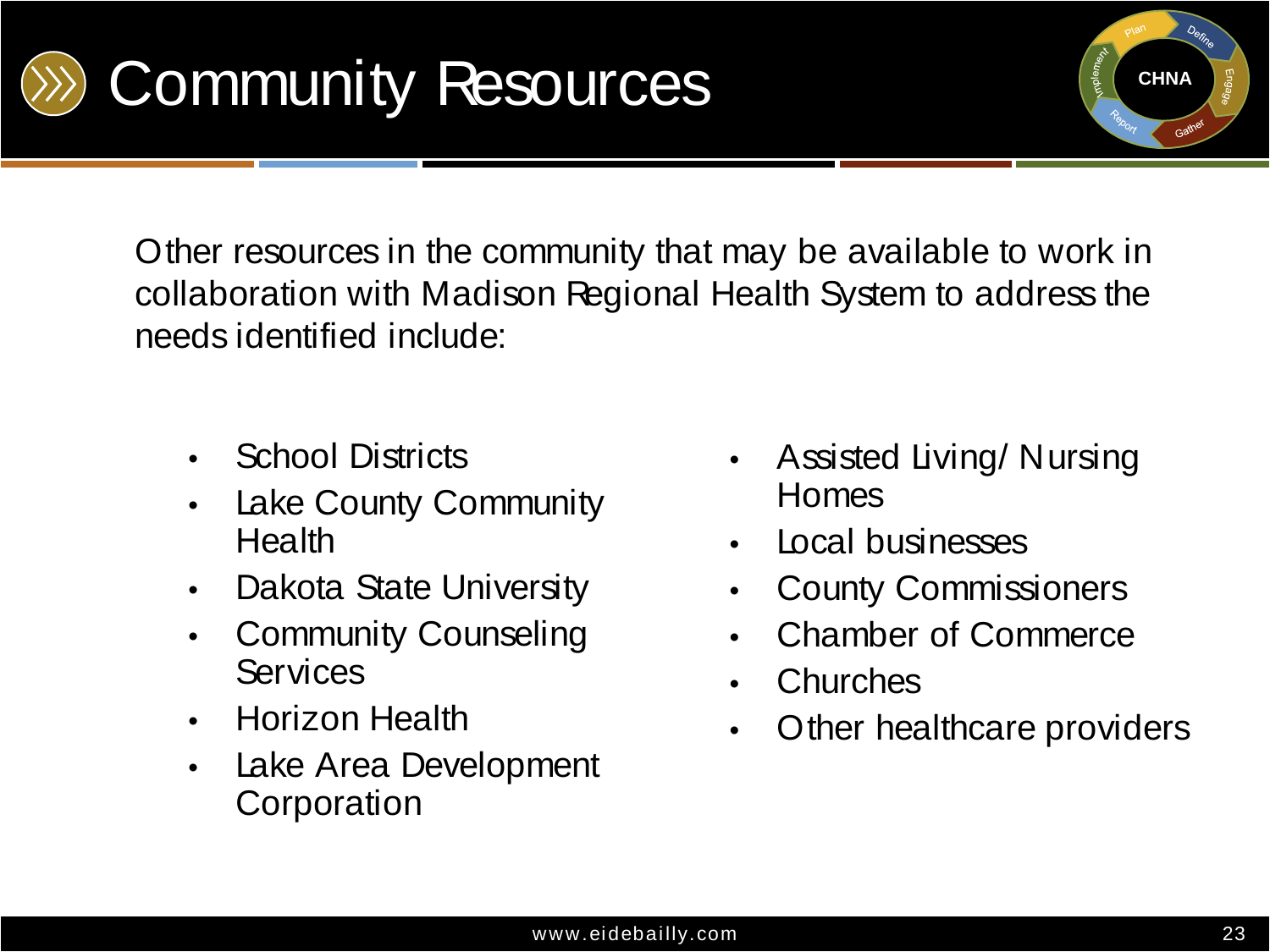

**CHNA**

MRHS completed a CHNA in June of 2013. No written comments have been received from this assessment. MRHS identified the following needs during the prior assessment and have conducted the following activities in order to address the needs identified:

- Orthopedics
	- Work with outreach to provide additional services
- OB/ GYN
	- Have started OB again in new facility
	- Two outreach providers
	- Two new providers
- Marketing
	- Increased marketing efforts
	- Website update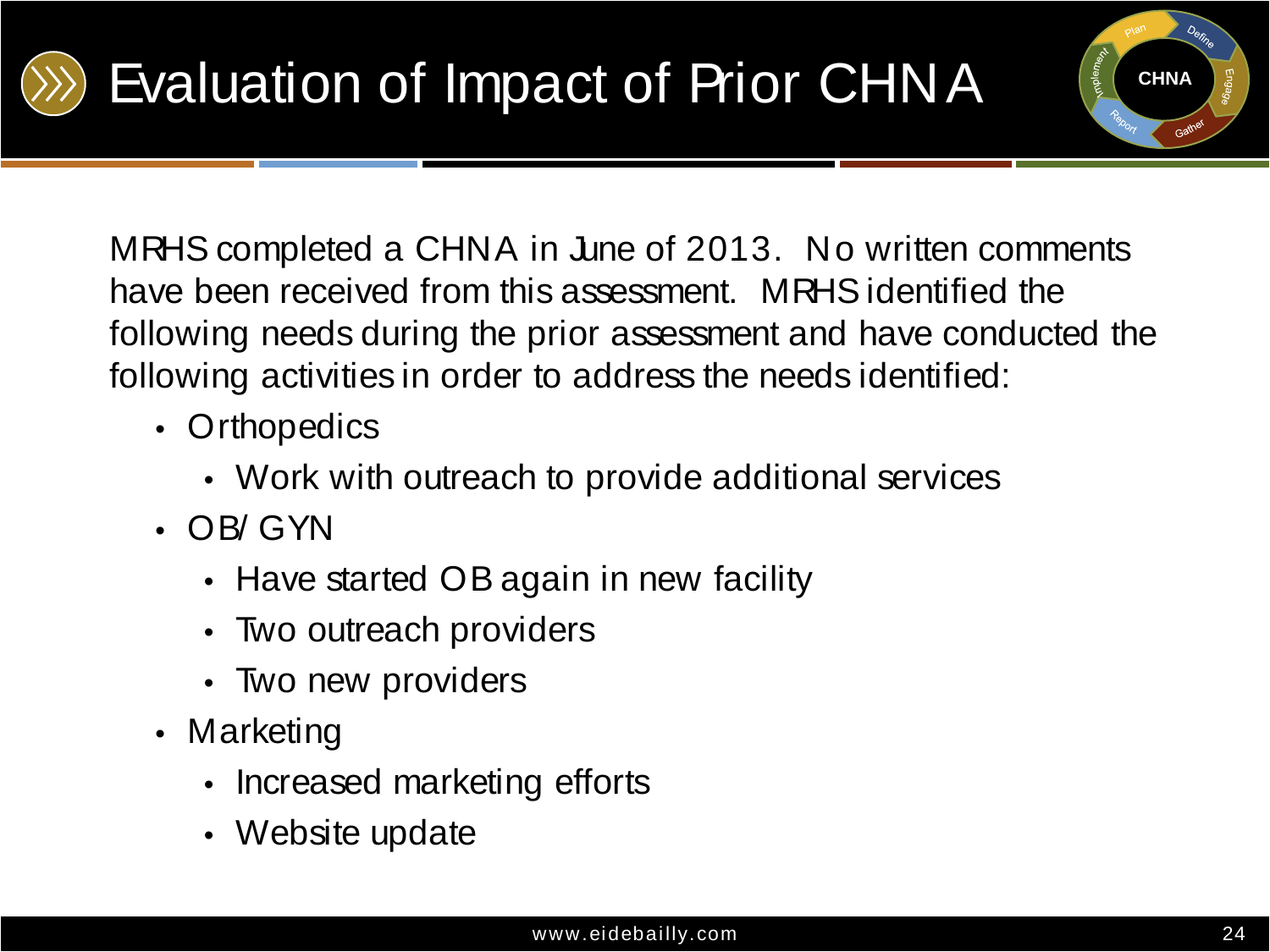

MRHS identified the following needs during the prior assessment and have conducted the following activities in order to address the needs identified:

- Cost
	- Focus on cost cutting measures
	- Education to consumers
- Customer Service
	- Education of Staff
	- Patient satisfaction surveys
	- Quality improvement projects

**CHNA**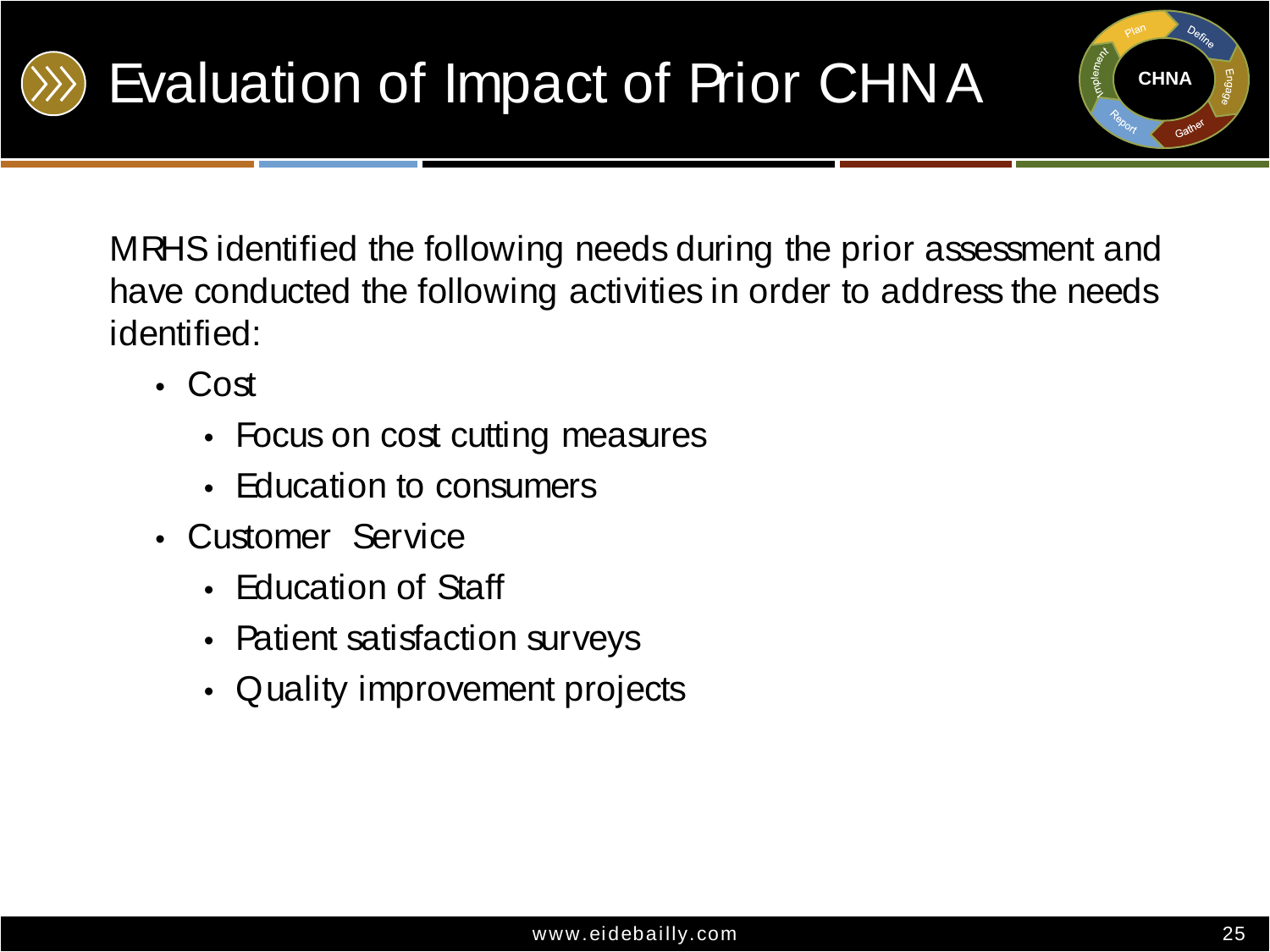



This Community Health Needs Assessment report was approved by the Board of Directors at their meeting on June 28, 2016.

MRHS is required to adopt an organization specific implementation strategy in response to the Community Health Needs Assessment report. In the coming months, this implementation strategy will be discussed and approved by the Board of Directors of MRHS, and will be reviewed on an annual basis. The CHNA process and public report will be repeated every three years, as required by federal regulations.